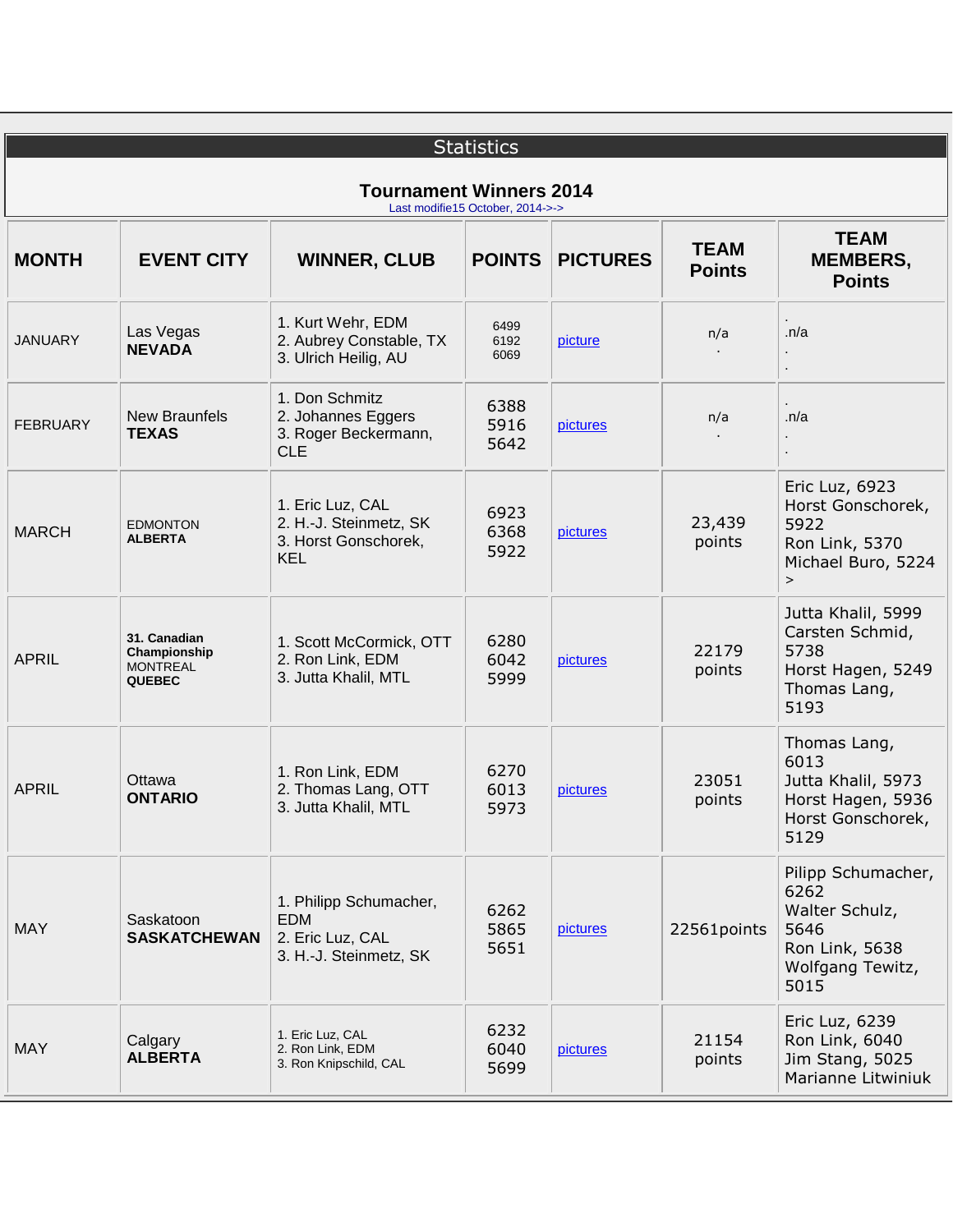| <b>JUNE</b>      | <b>Red Deer</b><br><b>ALBERTA</b> | 1. Eric Luz, CAL<br>2. Marta Krajnz, KEL<br>3. Horst Weingart, KEL                      | 6371<br>6131<br>6039 | pictures | 21849<br>points           | Gerhard Schmidt,<br>5916<br>Egon Lohmeier,<br>5765<br>Rosemarie Bablitz,<br>5192<br>Kristina Huisman,<br>4976 |
|------------------|-----------------------------------|-----------------------------------------------------------------------------------------|----------------------|----------|---------------------------|---------------------------------------------------------------------------------------------------------------|
| <b>JUNE</b>      | Newmarket<br><b>ONTARIO</b>       | 1. Wolfgang Mielitz<br>2. Mike Metz<br>3. Siegfried Speckner                            | 5996<br>5752<br>5372 | pictures | n/a                       | $\cdot$ n/a                                                                                                   |
| <b>JULY</b>      | Winnipeg<br><b>Manitoba</b>       | 1. Fred Gunkel, WPG<br>2. Kurt Bauer, WPG<br>3. Joe Schmitt, USA                        | 6612<br>6084<br>5855 | pictures | 21340<br>points           | Fred Gunkel, 6612<br>Kurt Bauer, 6084<br>Hans Rasing, 4626<br>Arno von Hacht,<br>4018                         |
| <b>AUGUST</b>    | Toronto<br><b>ONTARIO</b>         | 1. Kevin Thompson, USA<br>2. Bernie Krebsbach,<br><b>USA</b><br>3. Agi Sauernheimer, NM |                      | pictures | Tandem<br>points          | Bernie Krebsbach,<br>Horst Gebert,                                                                            |
| <b>AUGUST</b>    | Hamilton<br><b>ONTARIO</b>        | 1. Billy Howard, USA<br>2. Frank Heuvelmans,<br><b>OTT</b><br>3. Kevin Thompson, USA    | 5909<br>5837<br>5698 | pictures | points                    | Bernie Krebsbach,<br>Antonietta Bub,<br>Barbara Eggers,<br>Klaus Patommel, .                                  |
| <b>AUGUST</b>    | Kitchener<br><b>ONTARIO</b>       | 1. Horst Kreitzer, KW<br>2. Kevin Thompson, USA<br>3. Horst Wessel, KW                  | 6487<br>5775<br>5727 | pictures | Tandem<br>points          | Bernie Krebsbach,<br>Horst Kretzer,                                                                           |
| <b>AUGUST</b>    | Cleveland<br><b>OHIO</b>          | 1. Kevin Thompson, USA<br>2. Harald Kroos, NM<br>3. Horst Gebert, USA                   | 6424<br>6132<br>5318 | pictures | Tandem<br>11066<br>points | Kevin Thompson,<br>6424<br>Kyle Thompson,<br>4542                                                             |
| <b>AUGUST</b>    | Vancouver<br><b>B.C.</b>          | 1. Frank Heuvelmans,<br><b>OTT</b><br>2. Michael Sommer, EDM<br>3. Jutta Khalil, MTL    | 6673<br>6298<br>6205 | pictures | points                    | $\blacksquare$                                                                                                |
| <b>AUGUST</b>    | Seattle<br><b>WA</b>              | 1. Marianne Litwiniuk,<br>CAL<br>2. Jim Leissner, TX<br>3. Frank Reuter, GER            | 6101<br>5722<br>5686 | pictures | N/A                       | N/A                                                                                                           |
| <b>SEPTEMBER</b> | Kelowna<br>B.C.<br><b>25. NAC</b> | 1. Ron Link, EDM<br>2. Erwin Fritz, USA<br>3. Ron Knipschild, CAL                       | 6199<br>6170<br>5928 | pictures | 21217<br>points           | Ron Knipschild,<br>5928<br>Bernd Luz, 5571<br>Dieter Werner,<br>5080                                          |